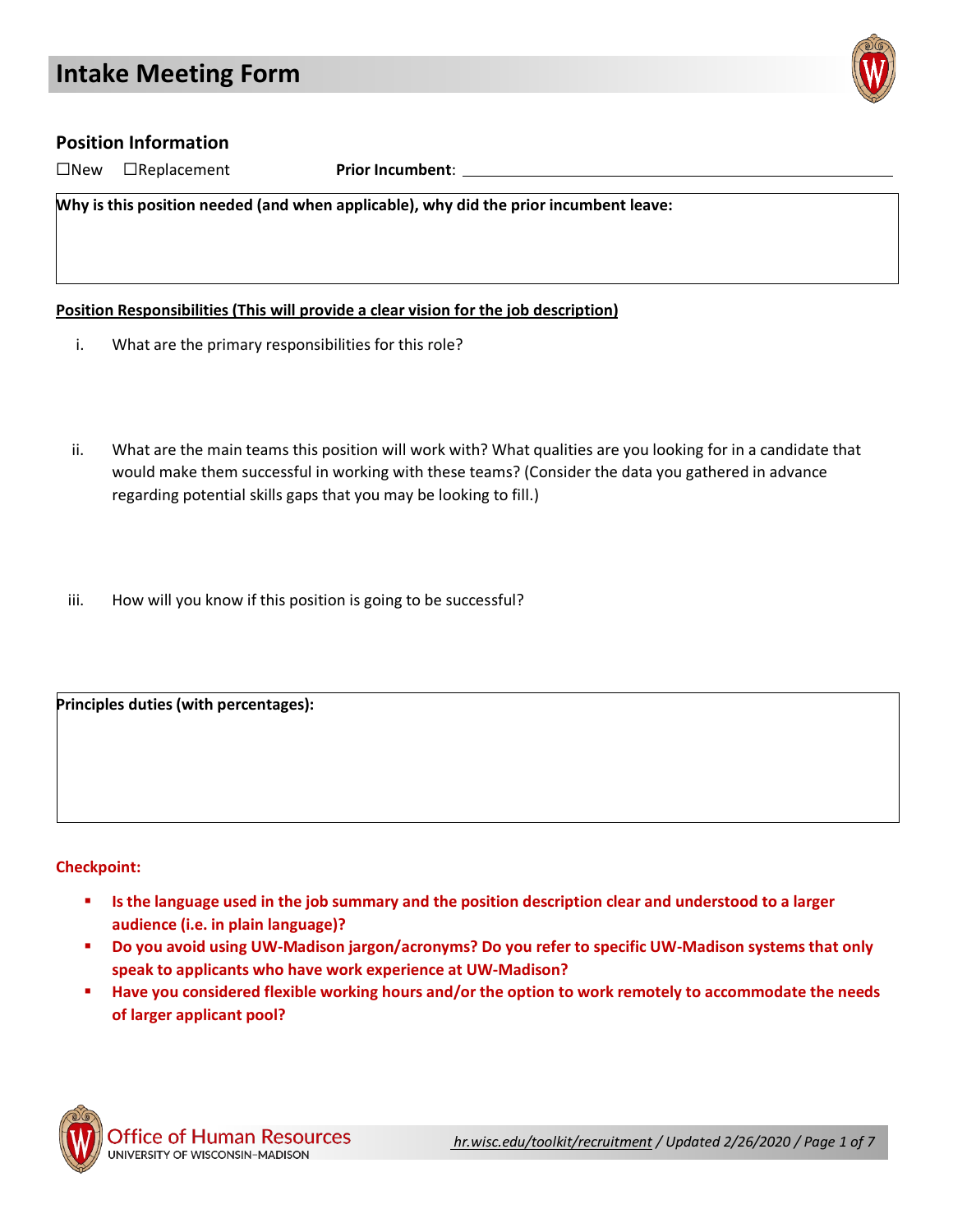

#### **Requirements (This information will also determine screening criteria)**

- i. Is there someone at the UW who would be an example of a successful candidate? If so, who is that and what about them makes them exemplary?
- ii. What technical and interpersonal skills should the candidate bring to this role, day one? What types of projects, experiences, or behaviors would be evidence of this knowledge and skills?
- iii. What skills and capabilities are preferred, but not necessary? What would you look for as evidence of these skills?
- iv. What knowledge and skills can be learned on the job?
- v. Are you looking for a specific number of years of experience in different areas of expertise? Why?
- vi. Will this position supervise other employees? Student workers?

| <b>KSAs</b> | <b>Absolutely needed</b><br>on day one | Able to<br>learn on the<br>job | <b>Priority or</b><br>weight | <b>Required or</b><br>Preferred | Evidence (criteria) |
|-------------|----------------------------------------|--------------------------------|------------------------------|---------------------------------|---------------------|
|             |                                        |                                |                              |                                 |                     |
|             |                                        |                                |                              |                                 |                     |
|             |                                        |                                |                              |                                 |                     |
|             |                                        |                                |                              |                                 |                     |
|             |                                        |                                |                              |                                 |                     |
|             |                                        |                                |                              |                                 |                     |
|             |                                        |                                |                              |                                 |                     |

#### **Checkpoint:**

- **Who might you exclude or include with these requirements?**
- **Are there implications for certain populations that you are trying to exclude or include?**
- **Is there flexibility in the requirements if candidates have relevant experience?**
- **Are there any immigration implications (i.e. are there certain requirements that would preclude candidates from being able to apply for work permit, and if so, is that ok?)**

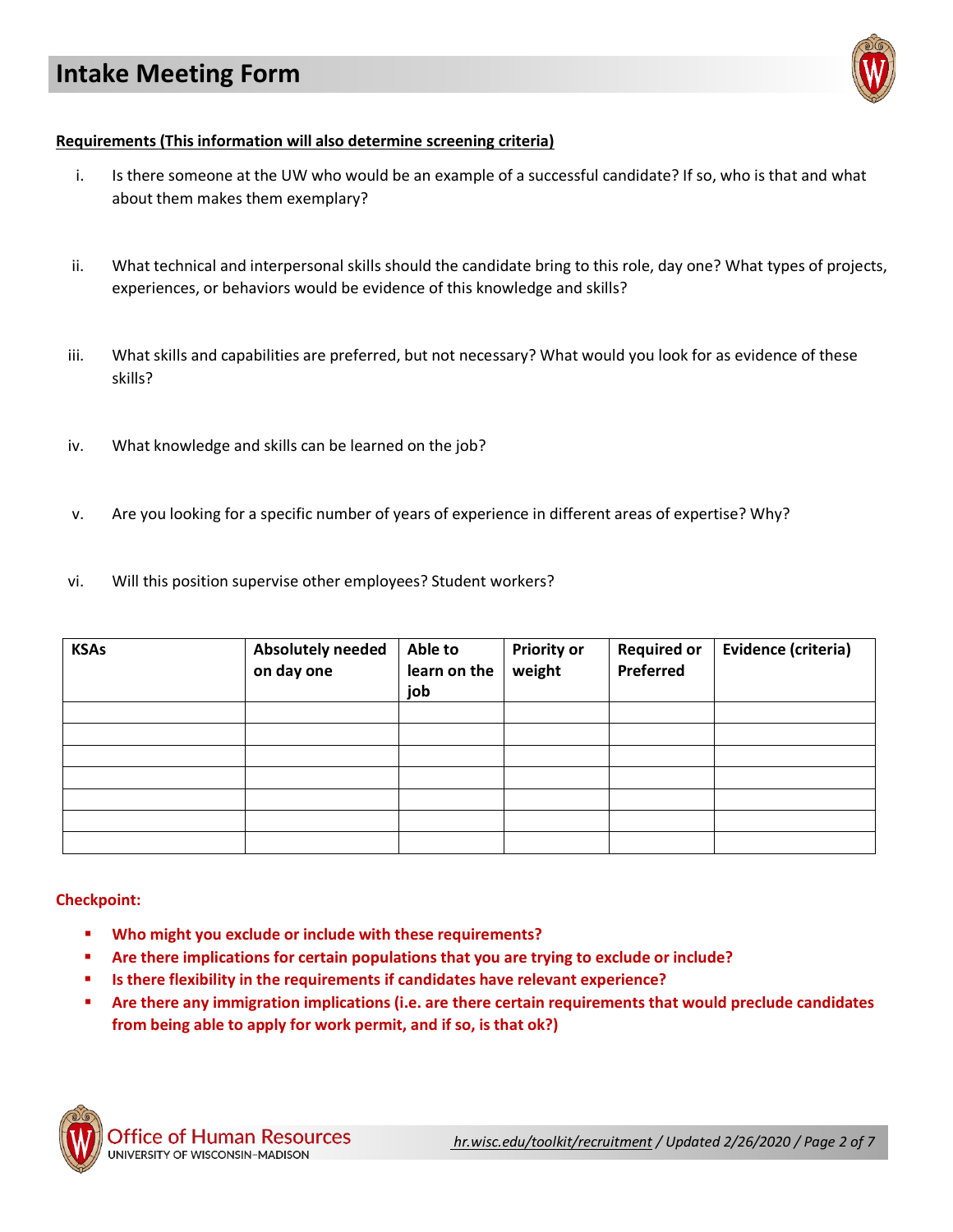

### **Education**

- i. Is there a specific certification needed for this role? If yes, please describe the certification and why it's necessary.
- ii. Is a graduate degree required for success in this role? If so, please describe the type of degree and why it's necessary.
- iii. Is a Bachelor's degree in a specific discipline required for success in this role? If so, please describe the degree and why it's necessary.

**Education:**

**Proposed Screening Criteria (as it relates knowledge, skills, experience and education):**

## **Checkpoint:**

- **Are the official title and working title still applicable to this position? Adjust accordingly after reviewing responsibilities and requirements of this role.**
- **Is it necessary to require a certain level of education for this position as opposed to experience in this area?**

#### **Department/Culture (this information will inform your job summary and adverting summary)**

- i. Describe the makeup of your department/work unit. What working/social styles are dominant in your unit? What are the gap areas? What/who is missing? How would a new perspective add to your unit's success?
- ii. What relationships and networks have you developed that you can reach out to recruit for this role? What groups and networks may be missing?

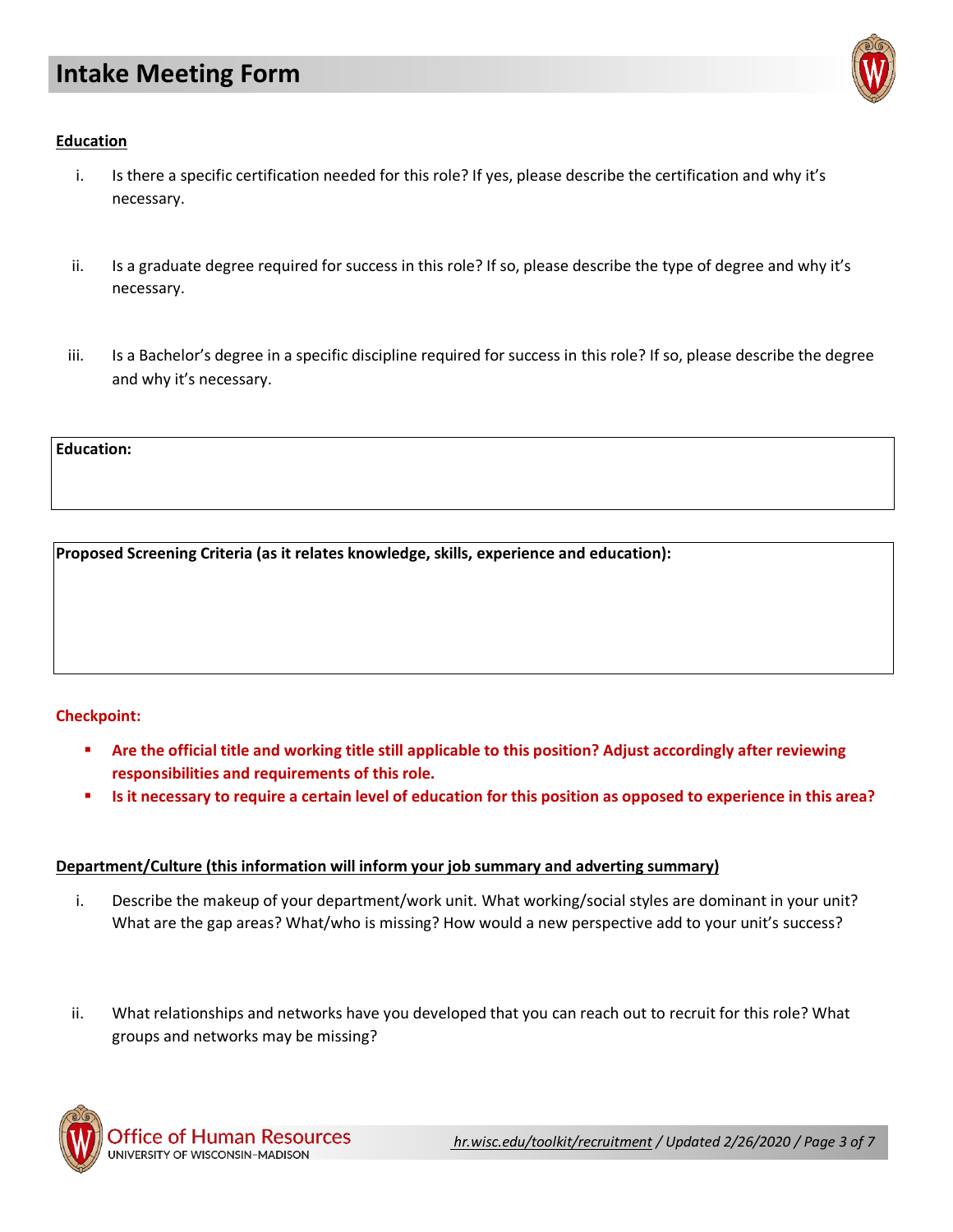- iii. What kind of organizational culture do you and your department wish to embody? What characteristics/qualities would contribute to this culture?
- iv. Who will/needs to be involved in onboarding this new employee? (For consistent applicant experience from hiring through onboarding)

#### **Professional Development (this information may inform your job summary or adverting summary)**

- i. Describe the career path for this position. What does growth/promotion look like for this role?
- ii. What professional development support/funding will be available for this role? Is there a budget for conference/travel/education?

**Job Summary:**

**Advertising summary for the TREMS posting:**

#### **Checkpoint:**

- **Is the language used in the job summary and the advertising summary clear and understood to a larger audience (i.e. in plain language)?**
- **Who might you exclude or include with the language you are using in these summaries?**

## **Search/Advertising Strategy (this information will inform your recruitment and search process as well as your advertising strategy)**

i. What have you learned from similar/past recruitments? What challenges did you experience and why? What went well and what didn't? Who was not involved that should have been?



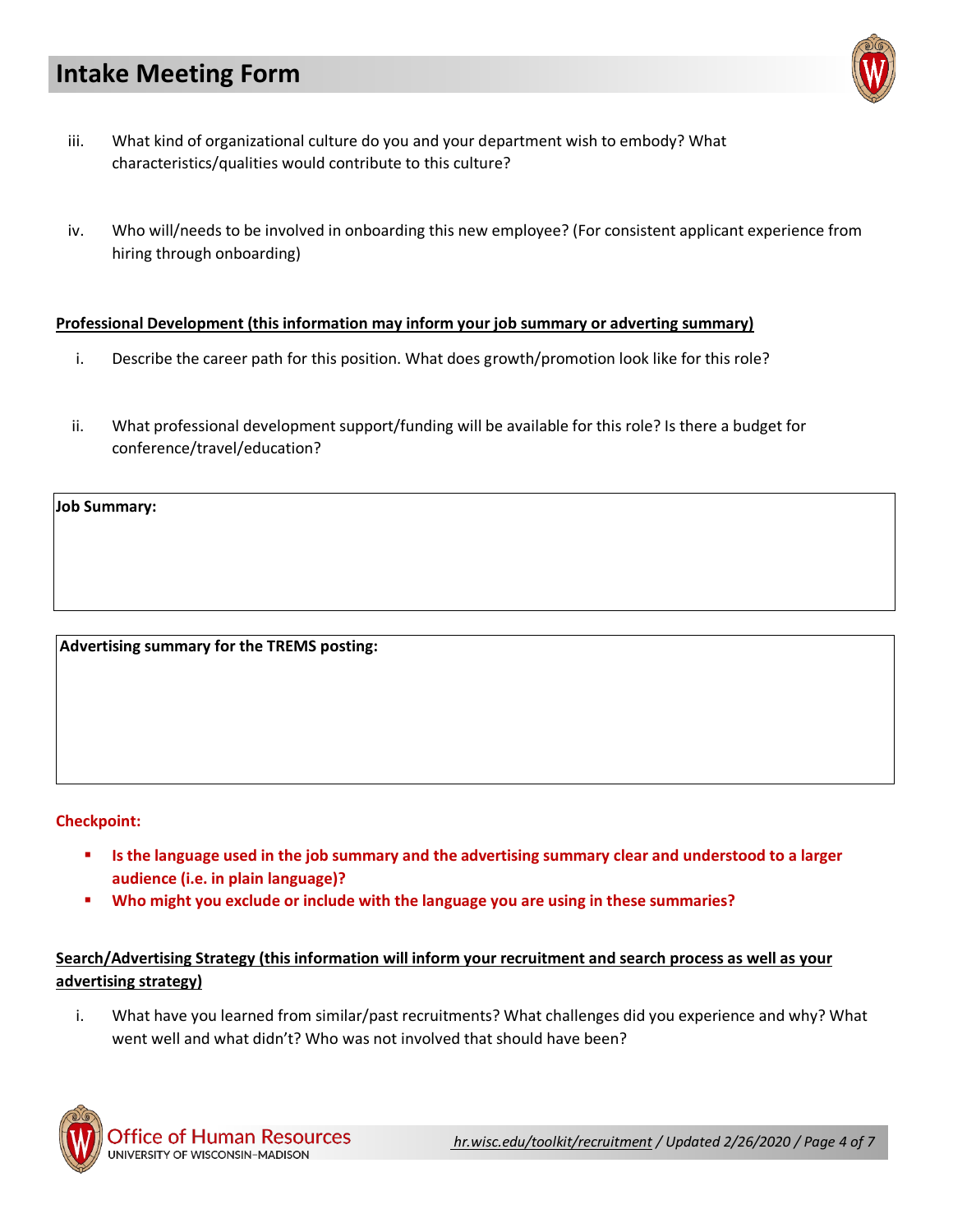

- ii. What are your strategies to address these challenges? What will you do differently?
- iii. What would the ideal candidate pool look like? How will you achieve this? (consider your goals to diversify your applicant pool) What are strategies to hold yourselves and the search and screen accountable to your goals?
- iv. Does your unit already have a recruitment pipeline that they can draw upon to help achieve the ideal candidate pool?
- v. What search and screen model are you planning on using to evaluate candidates?
- $\Box$  Single hiring committee (with Hiring Manager) makes decision after thorough evaluation process
- $\Box$  Multiple committees screen applicants through process and make recommendation to Hiring Manager
- vi. Why does your selected search/search and screen model best meet the needs of your recruitment?
- vii. Who will be on your search/search and screen committee? What skillset/knowledge are they bringing? How will they help achieve your goal to diversify?
- viii. Are you open to inviting members from outside of your work unit/division to service on the committee?
- **ix.** What does your interview process look like? Will you need multiple interview phases? Presentations by candidates? Why?

**Advertising Strategy (where you will advertise, what kind of outreach will you need, how will this address you diversity goals?):**

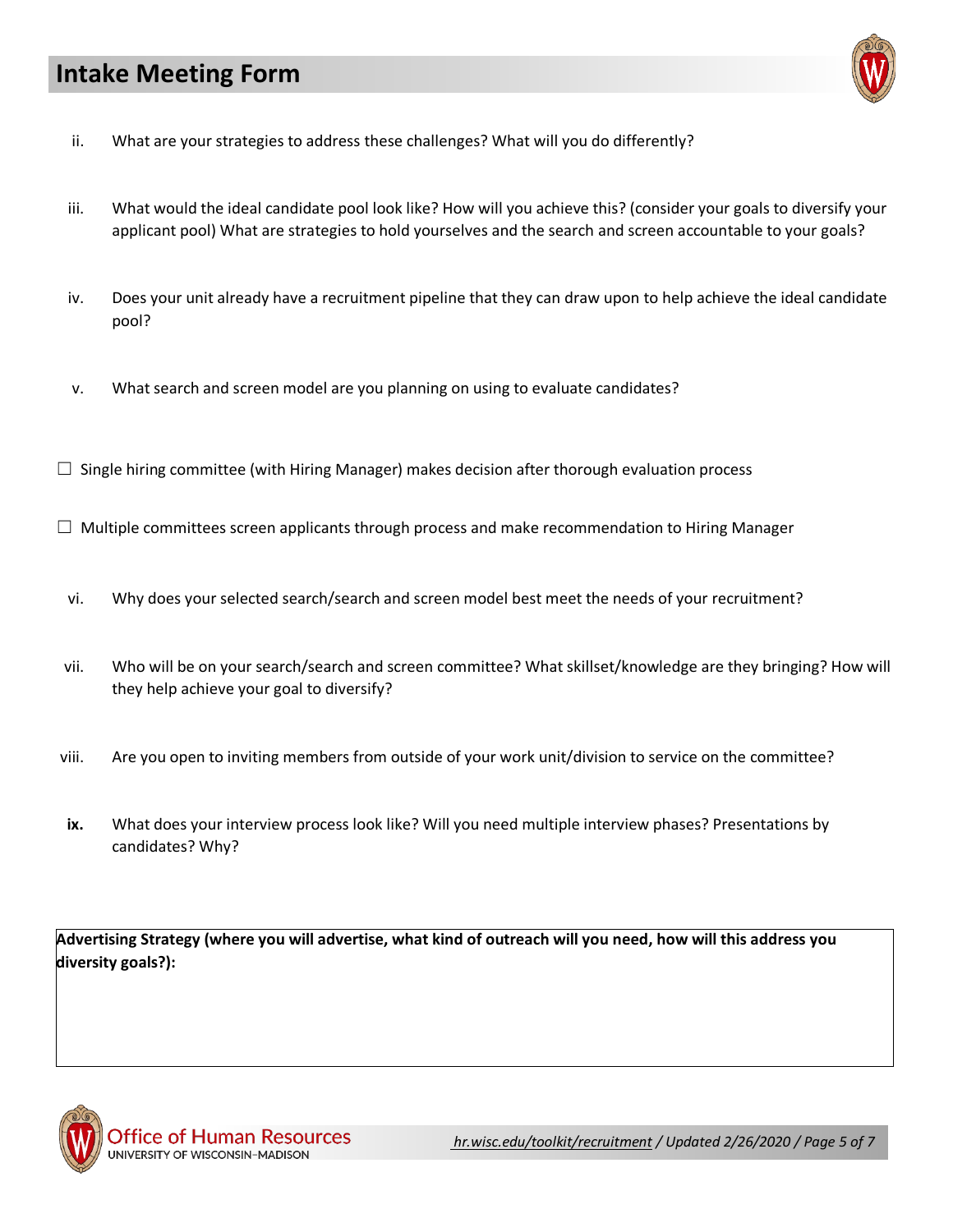

**Search/Search and Screen Committee:**

#### **Recruitment Process/Timelines/Roles**

| <b>Recruitment Step</b>       | When   | Who                 |
|-------------------------------|--------|---------------------|
| E.g. Reach out to S&S members | Feb. 6 | <b>Hiring Chair</b> |
|                               |        |                     |
|                               |        |                     |
|                               |        |                     |
|                               |        |                     |

#### **Checkpoint:**

- **Who might you exclude or include with your recruitment process?**
- **How might bias show up throughout the review/interview process? How will you mitigate bias throughout this process?**
- **Are you mindful of candidates who do not have access to the technology needed for phone/video interviews or access to appropriate transportation for in-person/on-campus interviews?**
- **Are you allowing ample time to develop interview questions for every phase of the interview process (in partnership with the search and screen committee) that align with the division's values and the criteria for the position?**

#### **Position Logistics**

| <b>Remote Work Possible:</b> □Yes □No                                                           |                                                                   |
|-------------------------------------------------------------------------------------------------|-------------------------------------------------------------------|
| <b>Position Employment Type:</b> □University Staff □Academic Staff □Faculty □Limited □Temporary |                                                                   |
| Position Continuity: □Ongoing/Renewable □Fixed Terminal                                         |                                                                   |
|                                                                                                 |                                                                   |
|                                                                                                 |                                                                   |
|                                                                                                 |                                                                   |
|                                                                                                 |                                                                   |
|                                                                                                 |                                                                   |
| <b>Office of Human Resources</b><br>UNIVERSITY OF WISCONSIN-MADISON                             | hr.wisc.edu/toolkit/recruitment / Updated 2/26/2020 / Page 6 of 7 |
|                                                                                                 |                                                                   |